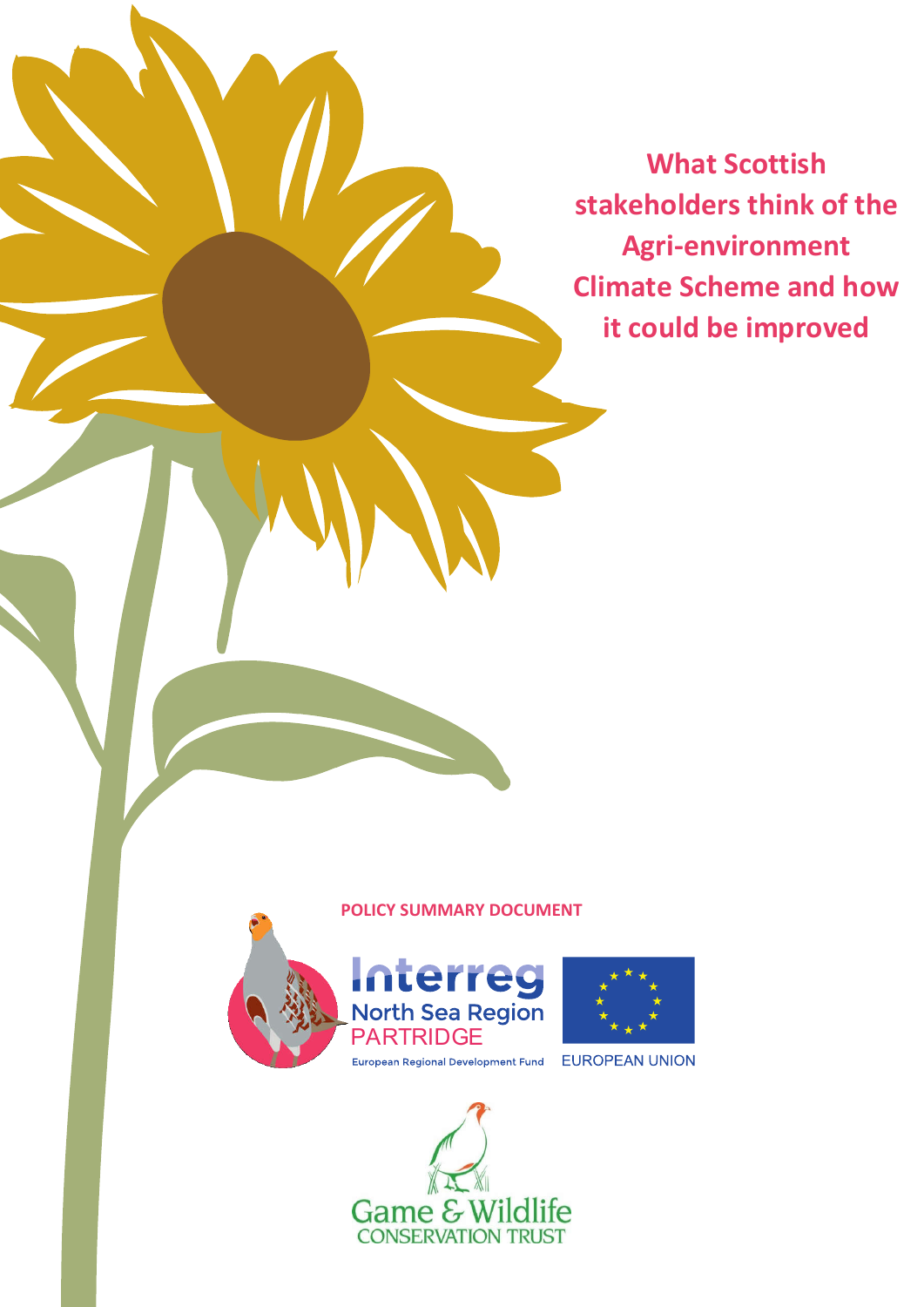## **Summary**

Application procedure:

- The process must be simpler, so farmers have the option to apply themselves without needing advisors.
- Those advising farmers should have better knowledge of both farming and conservation.
- Assessment of applications should be based on overall quality, not just points accrued, to help small units access the scheme.
- Improve the (free) advice to farmers to improve the quality of applications.
- Perhaps offer training for farmers so they can make better applications themselves.

The scheme itself:

- The scheme needs to be less prescriptive and more flexible, allowing farmers to implement measures in a way that suits them and their farm.
- This would result in greater variation in habitats across the landscape and encourage uptake and farmer engagement.
- Predator control needs to be included in the scheme, integrated with habitat management, to help deliver desired outcomes.
- Monitoring of outcomes must be included to check that measures are working, further encourage farmer engagement, show the wider public the conservation action undertaken on farms and enhance our understanding of how to support farmland wildlife.
- Farmers should have access to free advice during implementation.
- Payments need to better reflect all costs to farmers.
- Fixed payments for implementing measures could be topped-up based on outcomes to increase payments and reward effective management.

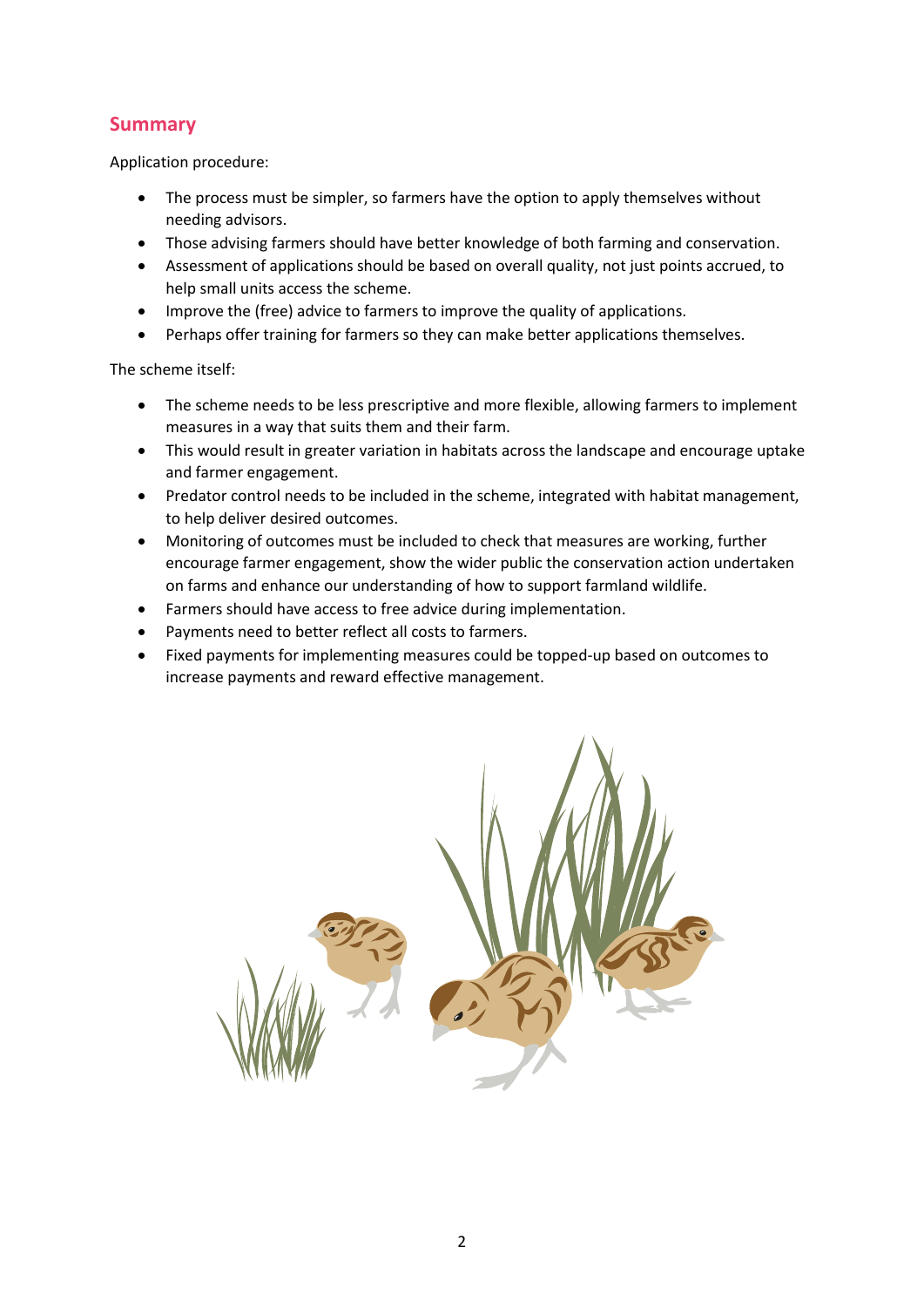## **Introduction**

We interviewed five agri-environment policy influencers and ten farmers regarding the Agri-Environment Climate Scheme (AECS) and farmland conservation in general. This was undertaken as part of the PARTRIDGE project, co-funded by the EU's Interreg fund, which is taking place in Scotland, England, Germany, The Netherlands and Belgium, demonstrating how such schemes can be improved to boost declining arable farmland wildlife (https://northsearegion.eu/partridge/). We here summarize the main findings for each topic discussed. A full report is available on request.

## **Results**

#### **Organisation & design of the scheme**

Many farmers were critical of how Government runs AECS and of the auditing system, suggesting it is too prescriptive and inflexible. Of greatest concern were difficulties getting into the scheme. Suggested improvements were:

- The application process should be easier to understand and quicker to complete.
- Farmers should be able to complete it themselves, rather than have to pay someone else.
- The assessment process should focus on the quality of the application, rather than the number of points amassed. This would encourage more small farms to apply.
- Increased funding would accommodate more applicants.
- Making sure farmers have access to free advice so they can produce high quality applications, increasing their chances of success.

#### **Implementing scheme agreements**

Farmers felt that the complexity and inflexibility of AECS made it hard to understand and implement, which could result in penalties. A simpler scheme, with training in how to implement and administer management agreements, would be attractive and reduce administrative costs and bureaucracy.

A bottom-up approach, giving farmers more responsibility in choosing how to implement specific measures in line with their experience and requirements, rather than rigidly following prescribed guidelines, would also be an improvement. This would require an alternative benchmarking system, but it would have the added benefit of encouraging a wider variety of habitats and greater farmer engagement. It would also be easier for farmers to integrate AECS into their existing businesses.

#### **Options available in the scheme**

Some interviewees felt that not all AECS options delivered benefits for wildlife due to the restricted scale of implementation, an over-riding impact of predation and because some rules were actively counter to the desired aim of the measure. One suggestion was to extend predator control within AECS (at present, largely restricted to upland near designated sites). To ensure predator control is an effective conservation tool, it would benefit a wider suite of both upland and farmland birds such as the Grey Partridge if professional control could be extended as an option, where it is linked to suitable habitat management.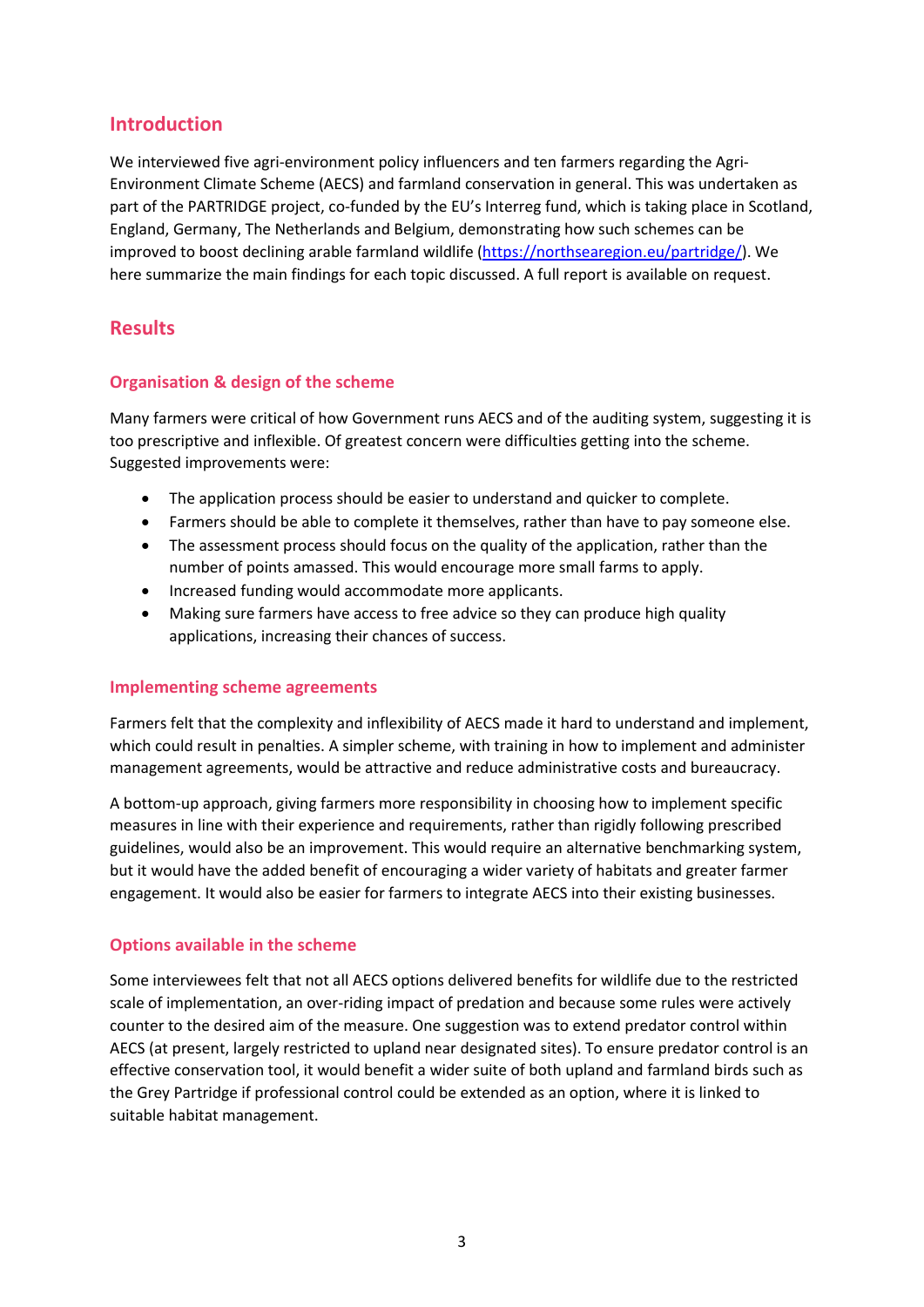#### **Monitoring of outcomes**

A common criticism was the lack of formal monitoring. In 2019, the Rural Development Operational Committee expressed a desire to carry out monitoring of AECS and NatureScot (formally SNH) are currently working on payment by results pilot projects which incorporate monitoring. This is something that GWCT would enthusiastically support as monitoring has several benefits, including:

- It would prove that the options selected are having the desired effect (or not).
- Communicate the successes of AECS to the public and farmers, to show the positive work farmers do for the countryside and encourage more farmers to apply to AECS.
- Increased farmer engagement.
- To enhance our knowledge of local wildlife populations and how to help them.

Interviewees acknowledged that it would be difficult to monitor every farm with AECS, but farmers could do some monitoring themselves or an external surveyor, approved by the farmer and the regulatory body, could help. This would be more efficient if the surveyor assisted a number of local farmers together in a Farmer Cluster, for example.

#### **Knowledge of farmers**

Interviewees acknowledged that farmers often lack knowledge about conservation which is required to make the right decisions for biodiversity when applying to AECS. This might be improved through formal training and better guidelines, but would also be helped if schemes were simpler.

### **The quality of advice**

The knowledge of advisors was seen as key in the success of AECS. Given that farmers often lack the required knowledge themselves, they need quality advice to maximise their chance of successfully applying to and then implementing AECS. Many interviewees did not believe that Government advisors have enough knowledge of ecological or farming issues. If advisors were accredited using one trusted Scottish system, they would be better able to advise farmers. Accredited advisors could be listed on a simple website which might also directly offer basic advice.

Better advice would lead to more effective AECS plans, correctly implemented, which in turn would boost biodiversity and farmer motivation.

#### **Payment**

Interviewees generally agreed that AECS payments were insufficient and that this should be related to income foregone. Payment by results is an alternative mechanism, but many farmers felt this was risky because too many variables outwith their control can influence results. Increasing the amount of money available for AECS would allow more to be done for biodiversity and farmers.

A safer alternative mechanism that was suggested was a guaranteed payment with a top-up based on results. This would ensure farmers received an adequate reward, even if some of the measures did not produce results due to unforeseen circumstances. Another was to scrap Pillar 1 payments and allocate all funds to Pillar 2.

Farmers interviewed who were in AECS believed that the guaranteed income it provided helped to reduce financial uncertainty, but this was not a view shared by the farmers outwith AECS, who